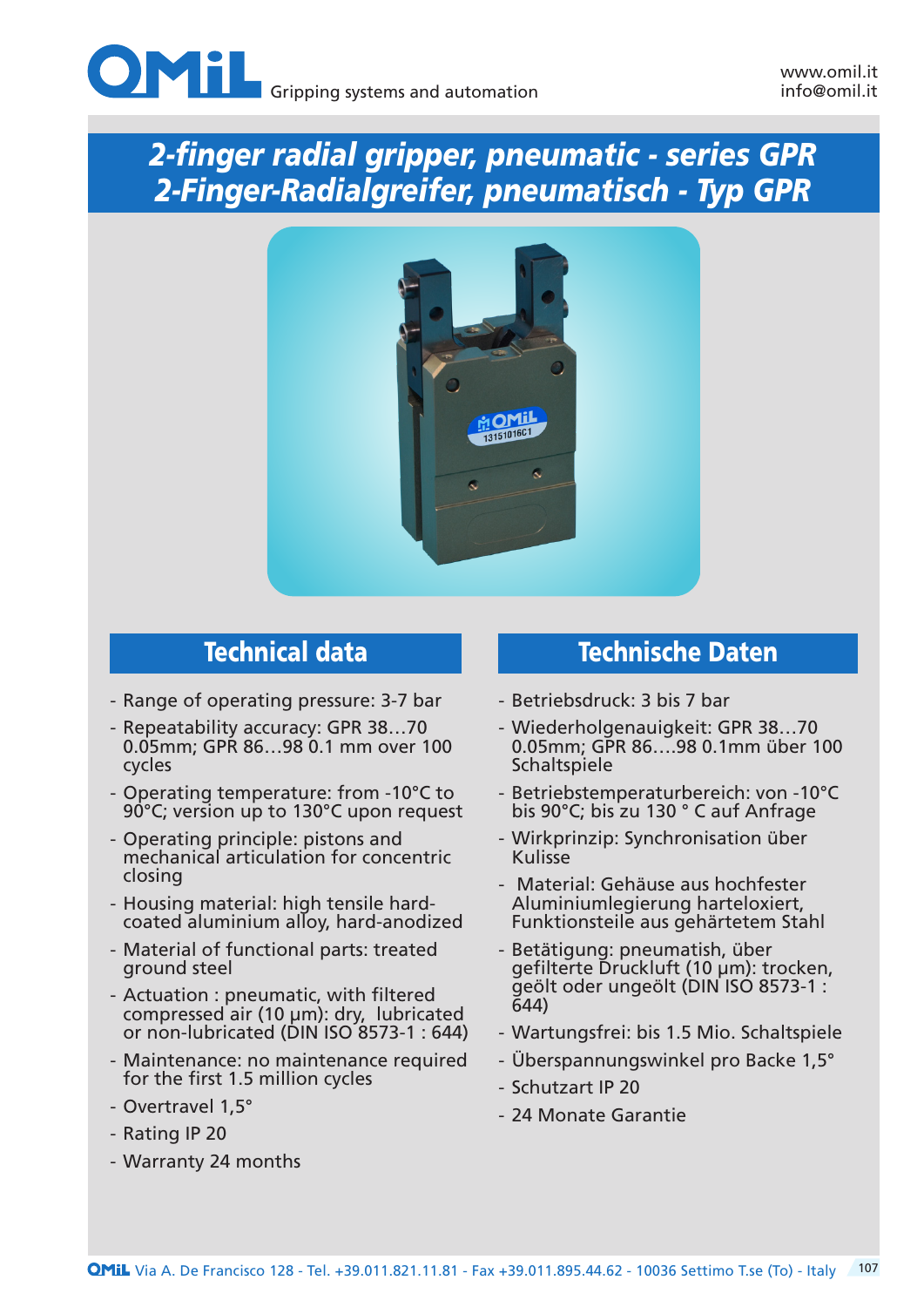# *2-finger radial gripper, pneumatic - series GPR 2-Finger-Radialgreifer, pneumatisch - Typ GPR*

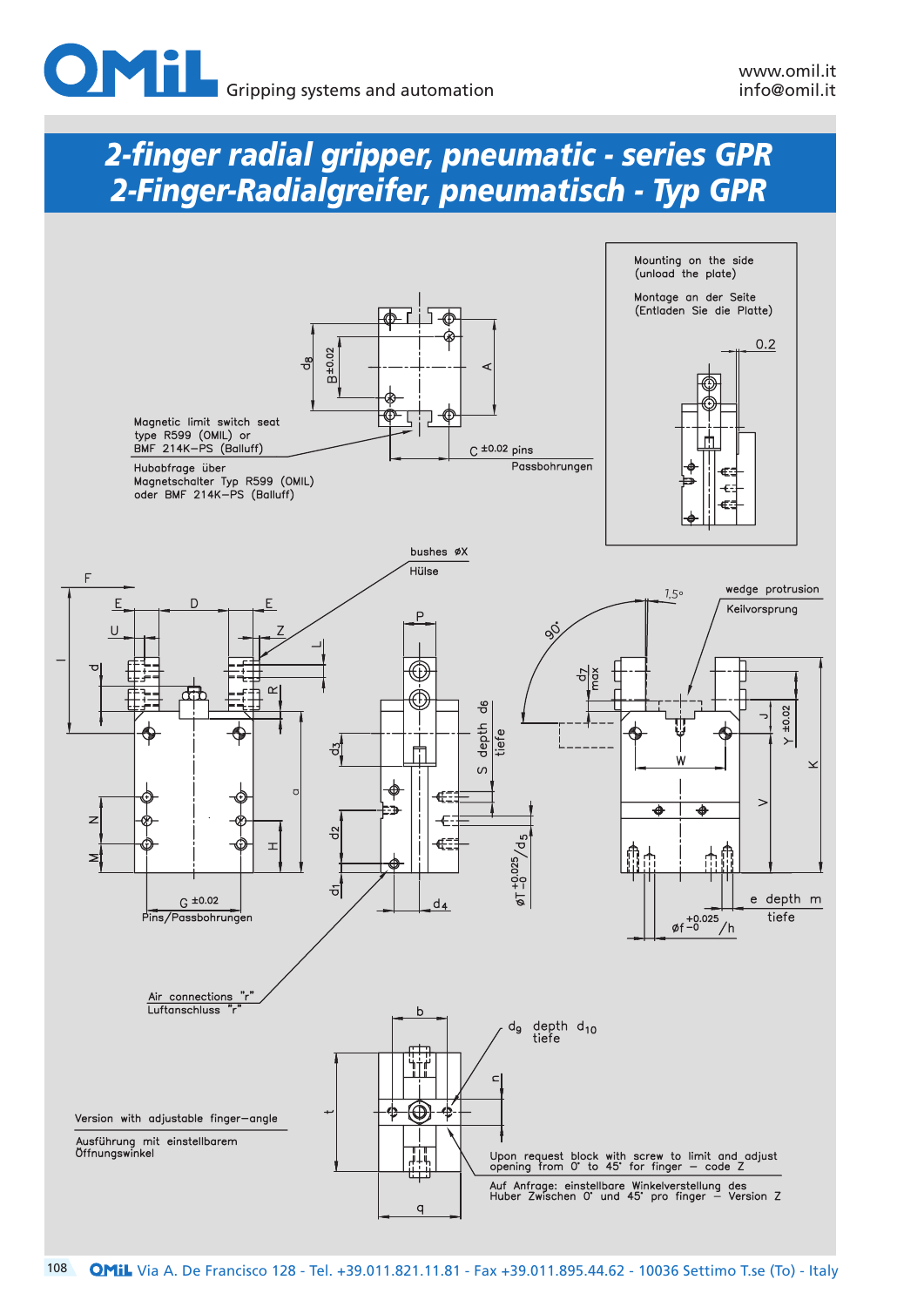

### **Gripping systems and automation**

| <b>Type / Typ</b> |    | Α     | B   | C           | D  | Е              |                  | G     | н     |                | M     | N              | P       | R              | S               |                | U   | V    | z              |    |      | Y  | X              | W  |
|-------------------|----|-------|-----|-------------|----|----------------|------------------|-------|-------|----------------|-------|----------------|---------|----------------|-----------------|----------------|-----|------|----------------|----|------|----|----------------|----|
| <b>GPR</b>        | 38 | 31    | 18  | 19          | 22 | 8              |                  | 31    | 26    | M <sub>3</sub> | 12    | 28             | 10      | 1.5            | M4              | 4              | 2.4 | 51.5 | $\overline{2}$ |    | 11   | 10 | 5              | 28 |
| <b>GPR</b>        | 44 | 36    | 22  | 22          | 24 | 10             |                  | 36    | 27    | M4             | 12    | 30             | 12      | 1.5            | M <sub>4</sub>  | 4              | 2.9 | 55   | 2.5            |    | 12.5 | 13 | 6              | 32 |
| <b>GPR</b>        | 52 | 44    | 28  | 24          | 30 | 11             |                  | 44    | 29    | M <sub>5</sub> | 12    | 34             | 14      | 1.5            | M <sub>5</sub>  | 5              | 2.9 | 62   | 2.5            |    | 15   | 15 | 8              | 38 |
| <b>GPR</b>        | 58 | 49    | 31  | 29          | 34 | 12             |                  | 49    | 30    | M <sub>6</sub> | 12    | 36             | 16      | 1.5            | M <sub>6</sub>  | 6              | 4   | 68   | 3              |    | 16.5 | 18 | 10             | 44 |
| <b>GPR</b>        | 70 | 60    | 38  | 38          | 40 | 15             |                  | 60    | 38    | M <sub>8</sub> | 15    | 46             | 20      | 1.5            | M <sub>6</sub>  | 6              | 3.9 | 82   | 3              |    | 20.5 | 22 | 12             | 52 |
| <b>GPR</b>        | 86 | 74    | 48  | 46          | 50 | 18             |                  | 74    | 44    | M10            | 18    | 52             | 24      | $\overline{2}$ | M <sub>8</sub>  | 8              | 4.9 | 96   | 4              |    | 24   | 28 | 14             | 64 |
| <b>GPR</b>        | 98 | 84    | 55  | 55          | 58 | 20             |                  | 84    | 52    | M12            | 22    | 60             | 29      | 1.5            | M <sub>10</sub> | 10             | 4.9 | 109  | 4              |    | 26   | 35 | 16             | 76 |
|                   |    |       |     |             |    |                |                  |       |       |                |       |                |         |                |                 |                |     |      |                |    |      |    |                |    |
| Type / Typ        |    | K     | a   | $\mathbf b$ | d  | d <sub>1</sub> | $\mathbf{d}_{2}$ | $d_3$ | $d_4$ | d <sub>5</sub> | $d_6$ | d <sub>7</sub> | $d_{8}$ | d <sub>9</sub> | $d_{10}$        | e              |     | h    |                | m  | n    | q  | r              | t  |
| <b>GPR</b>        | 38 | 76.5  | 58  | 17.4        | 10 | 12             | 21               | 11    | 7     | 8              | 8     | 3.5            | 21      | M <sub>4</sub> | 10              | M <sub>4</sub> | 4   | 8    | 32             | 8  | 10   | 26 | M <sub>5</sub> | 38 |
| <b>GPR</b>        | 44 | 85.5  | 62  | 20          | 11 | 12             | 22               | 12    | 9     | 8              | 8     | 3.7            | 25      | M4             | 10              | M <sub>4</sub> | 4   | 8    | 38             | 8  | 10   | 29 | M <sub>5</sub> | 44 |
| <b>GPR</b>        | 52 | 98.5  | 70  | 23          | 12 | 14             | 25               | 14    | 9     | 9              | 9     | 6.5            | 31      | M4             | 10              | M <sub>5</sub> | 5   | 9    | 48             | 9  | 10   | 32 | M <sub>5</sub> | 52 |
| <b>GPR</b>        | 58 | 111.5 | 76  | 27          | 13 | 14             | 28               | 16    | 9     | 9              | 9     | 7.8            | 40      | M <sub>5</sub> | 10              | M <sub>6</sub> | 6   | 9    | 55             | 9  | 12   | 38 | M <sub>5</sub> | 58 |
| <b>GPR</b>        | 70 | 135   | 93  | 34          | 13 | 15             | 35               | 19.5  | 11    | 11             | 11    | 7              | 47      | M <sub>5</sub> | 12              | M <sub>6</sub> | 6   | 11   | 68             | 11 | 12   | 48 | 1/8            | 70 |
| <b>GPR</b>        | 86 | 160   | 108 | 42          | 15 | 16             | 42               | 23.5  | 11    | 13             | 13    | 11.5           | 57      | M <sub>6</sub> | 12              | M <sub>8</sub> | 8   | 13   | 88             | 13 | 15   | 58 | 1/8            | 86 |
| <b>GPR</b>        | 98 | 184   | 122 | 50          | 16 | 17             | 51               | 27    | 11    | 17             | 17    | 16             | 70      | M <sub>6</sub> | 14              | M10            | 10  | 17   | 105            | 17 | 16   | 69 | 1/8            | 98 |

| <b>Type</b> |    | <b>Closing</b><br>moment of<br>6 bar<br>(Nm)                                                        | <b>Gripping</b><br>force at<br>6 bar<br>(N) |                                                                                                   | <b>Gripper</b><br>weight<br>(kg) | <b>Recommended</b><br>work piece<br>weight<br>(kg)     |      | <b>Approx. time</b><br>(s)<br>closing<br>opening | <b>Max</b><br>finger<br><b>lenght</b> | <b>Max permis-</b><br>sible mass<br>moment of<br>inertia per<br>finger |  |
|-------------|----|-----------------------------------------------------------------------------------------------------|---------------------------------------------|---------------------------------------------------------------------------------------------------|----------------------------------|--------------------------------------------------------|------|--------------------------------------------------|---------------------------------------|------------------------------------------------------------------------|--|
| <b>Typ</b>  |    | <b>Greit moment</b><br><b>Greifkraft</b><br><b>shießen</b><br>bei 6 bar<br>bei 6 bar<br>(N)<br>(Nm) |                                             | <b>Luftverbrauch</b><br><b>Eigenmasse</b><br>pro<br><b>Doppelhub</b><br>(kq)<br>$\textsf{(cm}^3)$ |                                  | max.<br><b>empfohlenes</b><br>Werkstückgewicht<br>(kg) |      | <b>Schließzeit</b><br>(s)<br>öffnen schließen    | <b>Max</b><br><b>Finger-</b><br>länge | Max. zul.<br><b>Massen-</b><br>trägheit pro<br><b>Backe</b>            |  |
| <b>GPR</b>  | 38 | 2.3                                                                                                 | 72                                          | 5.4                                                                                               | 0.15                             | 0.36                                                   | 0.12 | 0.12                                             | 46                                    | 0.85                                                                   |  |
| <b>GPR</b>  | 44 | 4.7                                                                                                 | 124                                         | 11                                                                                                | 0.25                             | 0.62                                                   | 0.18 | 0.18                                             | 60                                    | 2.60                                                                   |  |
| <b>GPR</b>  | 52 | 9                                                                                                   | 168                                         | 20                                                                                                | 0.35                             | 0.93                                                   | 0.22 | 0.22                                             | 76                                    | 8.80                                                                   |  |
| <b>GPR</b>  | 58 | 17                                                                                                  | 272                                         | 36                                                                                                | 0.5                              | 1.54                                                   | 0.29 | 0.29                                             | 90                                    | 21                                                                     |  |
| <b>GPR</b>  | 70 | 30                                                                                                  | 440                                         | 64                                                                                                | 0.9                              | 2.2                                                    | 0.4  | 0.4                                              | 115                                   | 53                                                                     |  |
| <b>GPR</b>  | 86 | 56                                                                                                  | 636                                         | 120                                                                                               | 1.6                              | 3.2                                                    | 0.45 | 0.45                                             | 145                                   | 67                                                                     |  |
| <b>GPR</b>  | 98 | 99                                                                                                  | 942                                         | 200                                                                                               | 2.45                             | 4.7                                                    | 0.5  | 0.5                                              | 175                                   | 145                                                                    |  |

If the max. permitted moment of inertia per finger is exceeded, it is imperative to throttle the one way flow control valve so that the jaw movement occurs without any hitting or bouncing. Service life may be reduced.

Wenn der max. zulässigen Massenträgheit pro Backe überschritten wird, ist es unerlässlich, one way Stromregelventil muss unbedingt gedrosselt werden, so dass der Kieferbewegung erfolgt ohne schlag- und prell. Die Lebensdauer kann sich verringern.

Closing and opening times are purely the times that the base jaws are in motion. Valve switching times, hose filling times, and PLC/CNC reaction times, switching sensor times are not included in the above times and must be taken into consideration when determining cycle times.

Schließ- und Öffnungszeiten: sind reine Bewegungszeiten der Grundbacken bzw. – finger. Ventilschaltzeiten, Schlauchbefüllungszeiten oder SPS-Reaktionszeiten sind nicht enthalten ind bei der Ermittlung von Zykluszeiten zu berücksichtigen.

Transportable weight calculated with  $\mu = 0.1$  and fs = 2. With form-fit gripping the mass may be greater. The gripping force is the

arithmetic sum of the individual finger forces at the fingers at "l" mm distance at 6 bar. Finger weight in kg. Empfehlung für max. Werkstückgewicht berechnet mit μ = 0.1 and fs = 2. Bei Formschluss sind größere Massen möglich. Die Greifkraft ist die arithmetische Summe der an den Greifbacken auftretenden Einzelkrafte im Abstand "l" mm bei 6 bar. Eingenmasse in Kg.

| <b>Ordering example</b><br><b>Bestellbeispiel</b> |                                                           |                                       |  |  |  |  |  |  |  |
|---------------------------------------------------|-----------------------------------------------------------|---------------------------------------|--|--|--|--|--|--|--|
| Type                                              | For brackets and cams indicate code $A +$ proximity diam. | For block indicate Z                  |  |  |  |  |  |  |  |
| Typ                                               | Für Ausführung mit Näherungsschalter Version A + Ø        | Mit einstellbarer Winkelverstellung Z |  |  |  |  |  |  |  |
| <b>GPR 70</b>                                     | A8                                                        |                                       |  |  |  |  |  |  |  |

109 Via A. De Francisco 128 - Tel. +39.011.821.11.81 - Fax +39.011.895.44.62 - 10036 Settimo T.se (To) - Italy Via A. De Francisco 128 - Tel. +39.011.821.11.81 - Fax +39.011.895.44.62 - 10036 Settimo T.se (To) - Italy